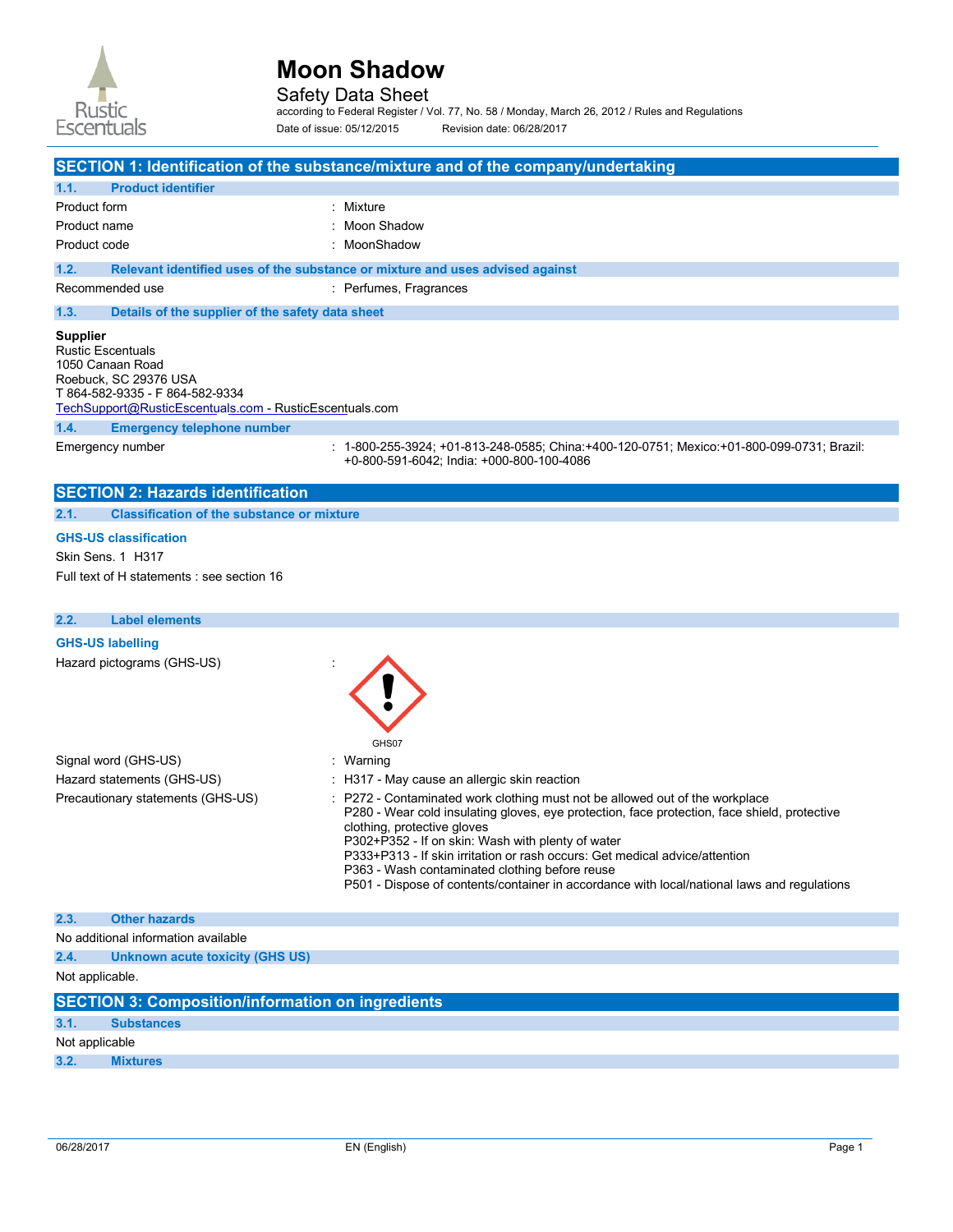### Safety Data Sheet

according to Federal Register / Vol. 77, No. 58 / Monday, March 26, 2012 / Rules and Regulations

| <b>Name</b>          | <b>Product identifier</b> | $\%$                 | <b>GHS-US classification</b>                                     |
|----------------------|---------------------------|----------------------|------------------------------------------------------------------|
| Benzyl benzoate      | (CAS-No.) 120-51-4        | $20 - 40$            | Acute Tox. 4 (Oral), H302                                        |
| Linalool             | (CAS-No.) 78-70-6         | $0.7006 -$<br>2.9606 | Flam. Lig. 4, H227<br>Eye Irrit. 2A, H319<br>Skin Sens. 1B, H317 |
| Veltol plus crystals | (CAS-No.) 4940-11-8       | $0.31 - 1.31$        | Acute Tox. 4 (Oral), H302                                        |
| Linalyl acetate      | (CAS-No.) 115-95-7        | $0.05 - 1.28$        | Flam. Lig. 4, H227<br>Skin Irrit. 2, H315<br>Eye Irrit. 2A, H319 |

Allergen report available upon request.

Full text of H-statements: see section 16

|                                                                                                         | <b>SECTION 4: First aid measures</b>                                       |                                                                                                                                                                                                                                                                                                                                                                                                                        |  |
|---------------------------------------------------------------------------------------------------------|----------------------------------------------------------------------------|------------------------------------------------------------------------------------------------------------------------------------------------------------------------------------------------------------------------------------------------------------------------------------------------------------------------------------------------------------------------------------------------------------------------|--|
| 4.1.                                                                                                    | <b>Description of first aid measures</b>                                   |                                                                                                                                                                                                                                                                                                                                                                                                                        |  |
|                                                                                                         | First-aid measures general                                                 | : Never give anything by mouth to an unconscious person. If you feel unwell, seek medical<br>advice (show the label where possible).                                                                                                                                                                                                                                                                                   |  |
|                                                                                                         | First-aid measures after inhalation                                        | : Assure fresh air breathing. Allow the victim to rest.                                                                                                                                                                                                                                                                                                                                                                |  |
|                                                                                                         | First-aid measures after skin contact                                      | Remove affected clothing and wash all exposed skin area with mild soap and water, followed<br>by warm water rinse. Wash with plenty of soap and water. If skin irritation or rash occurs: Get<br>immediate medical advice/attention. Get medical advice/attention. Specific treatment (see<br>Wash skin with plenty of water, Call a physician immediately on this label). Wash contaminated<br>clothing before reuse. |  |
|                                                                                                         | First-aid measures after eye contact                                       | Rinse immediately with plenty of water. Obtain medical attention if pain, blinking or redness<br>persists.                                                                                                                                                                                                                                                                                                             |  |
|                                                                                                         | First-aid measures after ingestion                                         | : Rinse mouth. Do NOT induce vomiting. Obtain emergency medical attention.                                                                                                                                                                                                                                                                                                                                             |  |
| 4.2.                                                                                                    | Most important symptoms and effects, both acute and delayed                |                                                                                                                                                                                                                                                                                                                                                                                                                        |  |
|                                                                                                         | Symptoms/effects after inhalation                                          | : May cause an allergic skin reaction.                                                                                                                                                                                                                                                                                                                                                                                 |  |
| 4.3.                                                                                                    | Indication of any immediate medical attention and special treatment needed |                                                                                                                                                                                                                                                                                                                                                                                                                        |  |
|                                                                                                         | No additional information available                                        |                                                                                                                                                                                                                                                                                                                                                                                                                        |  |
|                                                                                                         | <b>SECTION 5: Firefighting measures</b>                                    |                                                                                                                                                                                                                                                                                                                                                                                                                        |  |
| 5.1.                                                                                                    | <b>Extinguishing media</b>                                                 |                                                                                                                                                                                                                                                                                                                                                                                                                        |  |
|                                                                                                         | Suitable extinguishing media                                               | : Foam. Dry powder. Carbon dioxide. Water spray. Sand.                                                                                                                                                                                                                                                                                                                                                                 |  |
|                                                                                                         | Unsuitable extinguishing media                                             | : Do not use a heavy water stream.                                                                                                                                                                                                                                                                                                                                                                                     |  |
| 5.2.                                                                                                    | Special hazards arising from the substance or mixture                      |                                                                                                                                                                                                                                                                                                                                                                                                                        |  |
|                                                                                                         | No additional information available                                        |                                                                                                                                                                                                                                                                                                                                                                                                                        |  |
| 5.3.                                                                                                    | <b>Advice for firefighters</b>                                             |                                                                                                                                                                                                                                                                                                                                                                                                                        |  |
|                                                                                                         | Firefighting instructions                                                  | : Use water spray or fog for cooling exposed containers. Exercise caution when fighting any<br>chemical fire. Prevent fire fighting water from entering the environment.                                                                                                                                                                                                                                               |  |
|                                                                                                         | Protection during firefighting                                             | : Do not enter fire area without proper protective equipment, including respiratory protection.                                                                                                                                                                                                                                                                                                                        |  |
|                                                                                                         | <b>SECTION 6: Accidental release measures</b>                              |                                                                                                                                                                                                                                                                                                                                                                                                                        |  |
| 6.1.                                                                                                    | Personal precautions, protective equipment and emergency procedures        |                                                                                                                                                                                                                                                                                                                                                                                                                        |  |
| 6.1.1.                                                                                                  | For non-emergency personnel                                                |                                                                                                                                                                                                                                                                                                                                                                                                                        |  |
|                                                                                                         | Emergency procedures                                                       | : Evacuate unnecessary personnel.                                                                                                                                                                                                                                                                                                                                                                                      |  |
| 6.1.2.                                                                                                  | For emergency responders                                                   |                                                                                                                                                                                                                                                                                                                                                                                                                        |  |
|                                                                                                         | Protective equipment                                                       | : Equip cleanup crew with proper protection.                                                                                                                                                                                                                                                                                                                                                                           |  |
|                                                                                                         | <b>Emergency procedures</b>                                                | : Ventilate area.                                                                                                                                                                                                                                                                                                                                                                                                      |  |
| 6.2.                                                                                                    | <b>Environmental precautions</b>                                           |                                                                                                                                                                                                                                                                                                                                                                                                                        |  |
| Prevent entry to sewers and public waters. Notify authorities if liquid enters sewers or public waters. |                                                                            |                                                                                                                                                                                                                                                                                                                                                                                                                        |  |
| 6.3.<br>Methods and material for containment and cleaning up                                            |                                                                            |                                                                                                                                                                                                                                                                                                                                                                                                                        |  |
|                                                                                                         | Methods for cleaning up                                                    | : Soak up spills with inert solids, such as clay or diatomaceous earth as soon as possible. Collect<br>spillage. Store away from other materials.                                                                                                                                                                                                                                                                      |  |
| 6.4.                                                                                                    | <b>Reference to other sections</b>                                         |                                                                                                                                                                                                                                                                                                                                                                                                                        |  |

See Heading 8. Exposure controls and personal protection.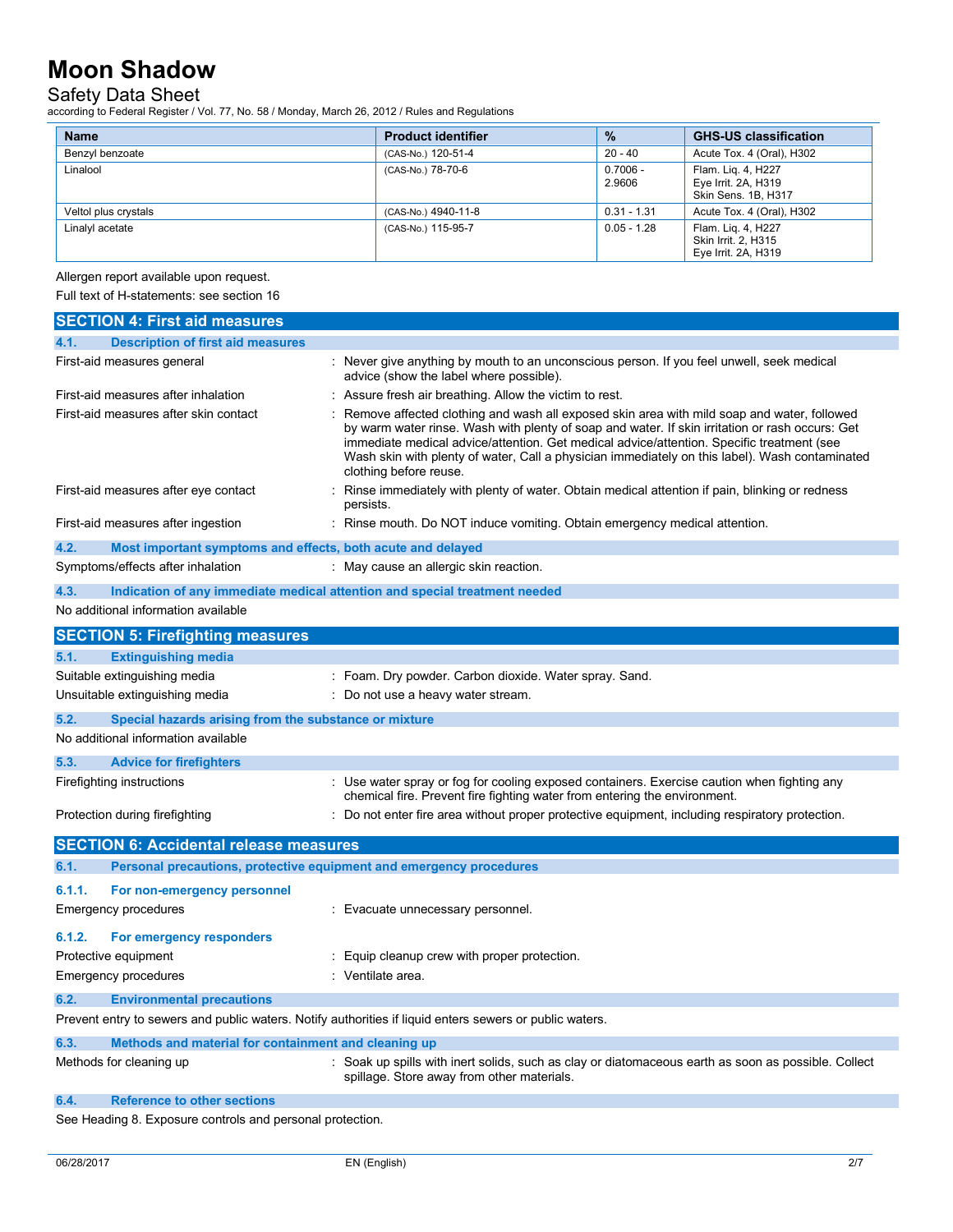### Safety Data Sheet

according to Federal Register / Vol. 77, No. 58 / Monday, March 26, 2012 / Rules and Regulations

| <b>SECTION 7: Handling and storage</b>                               |                                                                                                                                                                                                                                |  |
|----------------------------------------------------------------------|--------------------------------------------------------------------------------------------------------------------------------------------------------------------------------------------------------------------------------|--|
| <b>Precautions for safe handling</b><br>7.1.                         |                                                                                                                                                                                                                                |  |
| Precautions for safe handling                                        | : Wash hands and other exposed areas with mild soap and water before eating, drinking or<br>smoking and when leaving work. Provide good ventilation in process area to prevent formation<br>of vapour.                         |  |
| Hygiene measures                                                     | Contaminated work clothing should not be allowed out of the workplace. Wash contaminated<br>clothing before reuse.                                                                                                             |  |
| Conditions for safe storage, including any incompatibilities<br>7.2. |                                                                                                                                                                                                                                |  |
| Storage conditions                                                   | : Keep only in the original container in a cool, well ventilated place away from : Keep away from<br>heat, hot surfaces, sparks, open flames and other ignition sources. No smoking. Keep<br>container closed when not in use. |  |
| Incompatible products                                                | Strong bases. Strong acids.                                                                                                                                                                                                    |  |
| Incompatible materials                                               | : Sources of ignition. Direct sunlight.                                                                                                                                                                                        |  |
| Specific end use(s)<br>7.3.                                          |                                                                                                                                                                                                                                |  |
| No additional information available                                  |                                                                                                                                                                                                                                |  |
| <b>SECTION 8: Exposure controls/personal protection</b>              |                                                                                                                                                                                                                                |  |
| 8.1.<br><b>Control parameters</b>                                    |                                                                                                                                                                                                                                |  |
| No additional information available                                  |                                                                                                                                                                                                                                |  |
|                                                                      |                                                                                                                                                                                                                                |  |
|                                                                      |                                                                                                                                                                                                                                |  |
| 8.2.<br><b>Exposure controls</b>                                     |                                                                                                                                                                                                                                |  |
| Personal protective equipment                                        | : Avoid all unnecessary exposure.                                                                                                                                                                                              |  |
| Hand protection                                                      | : Wear protective gloves.                                                                                                                                                                                                      |  |
| Eye protection                                                       | Chemical goggles or safety glasses.                                                                                                                                                                                            |  |
| Respiratory protection                                               | Wear appropriate mask.                                                                                                                                                                                                         |  |
| Other information                                                    | Do not eat, drink or smoke during use.                                                                                                                                                                                         |  |
| <b>SECTION 9: Physical and chemical properties</b>                   |                                                                                                                                                                                                                                |  |
| 9.1.<br>Information on basic physical and chemical properties        |                                                                                                                                                                                                                                |  |
| <b>Physical state</b>                                                | : Liquid                                                                                                                                                                                                                       |  |
| Colour                                                               | light yellow amber                                                                                                                                                                                                             |  |
| Odour                                                                | : Floral                                                                                                                                                                                                                       |  |
| Odour threshold                                                      | No data available                                                                                                                                                                                                              |  |
| pH                                                                   | : No data available                                                                                                                                                                                                            |  |
| Relative evaporation rate (butylacetate=1)                           | : No data available                                                                                                                                                                                                            |  |
| Melting point                                                        | : No data available                                                                                                                                                                                                            |  |
| Freezing point                                                       | No data available                                                                                                                                                                                                              |  |
| Boiling point                                                        | No data available                                                                                                                                                                                                              |  |
| Flash point                                                          | : > 93.33 °C                                                                                                                                                                                                                   |  |
| Auto-ignition temperature                                            | : No data available                                                                                                                                                                                                            |  |
| Decomposition temperature                                            | No data available                                                                                                                                                                                                              |  |
| Flammability (solid, gas)                                            | No data available                                                                                                                                                                                                              |  |
| Vapour pressure                                                      | : No data available                                                                                                                                                                                                            |  |
| Relative vapour density at 20 °C                                     | : No data available                                                                                                                                                                                                            |  |
| Relative density                                                     | : $\approx 0.94$                                                                                                                                                                                                               |  |
| Solubility                                                           |                                                                                                                                                                                                                                |  |
| Log Pow                                                              | No data available                                                                                                                                                                                                              |  |
| Log Kow                                                              | No data available                                                                                                                                                                                                              |  |
| Viscosity, kinematic                                                 | No data available                                                                                                                                                                                                              |  |
| Viscosity, dynamic                                                   | No data available                                                                                                                                                                                                              |  |
| <b>Explosive properties</b>                                          | No data available                                                                                                                                                                                                              |  |
| Oxidising properties                                                 | : No data available                                                                                                                                                                                                            |  |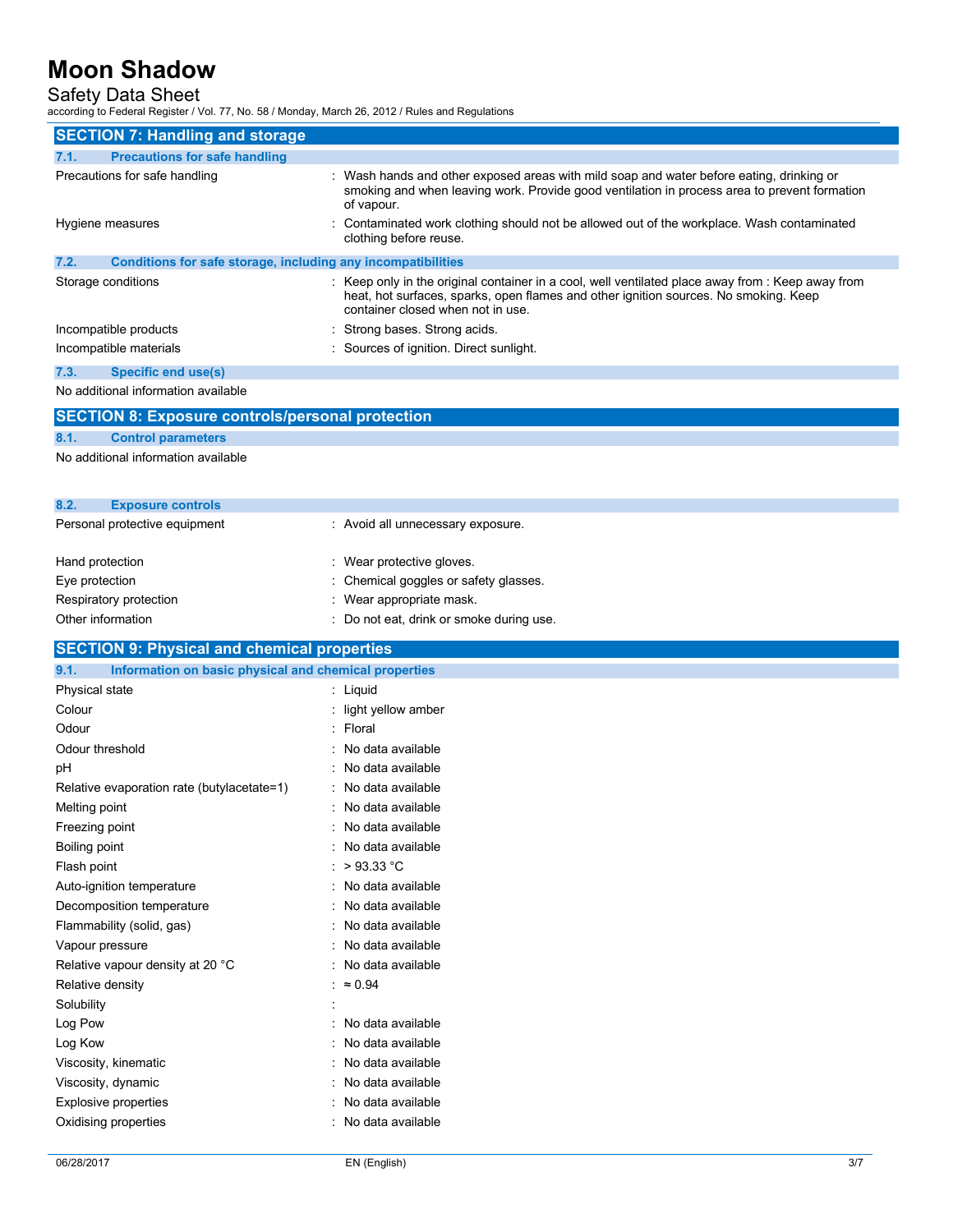## Safety Data Sheet

according to Federal Register / Vol. 77, No. 58 / Monday, March 26, 2012 / Rules and Regulations

| <b>Explosive limits</b><br>: No data available       |                                        |  |  |
|------------------------------------------------------|----------------------------------------|--|--|
| 9.2.<br><b>Other information</b>                     |                                        |  |  |
| No additional information available                  |                                        |  |  |
|                                                      |                                        |  |  |
| <b>SECTION 10: Stability and reactivity</b>          |                                        |  |  |
| 10.1.<br><b>Reactivity</b>                           |                                        |  |  |
| No additional information available                  |                                        |  |  |
| 10.2.<br><b>Chemical stability</b>                   |                                        |  |  |
| Not established.                                     |                                        |  |  |
| 10.3.<br><b>Possibility of hazardous reactions</b>   |                                        |  |  |
| Not established.                                     |                                        |  |  |
| <b>Conditions to avoid</b><br>10.4.                  |                                        |  |  |
| Direct sunlight. Extremely high or low temperatures. |                                        |  |  |
| 10.5.<br><b>Incompatible materials</b>               |                                        |  |  |
| Strong acids. Strong bases.                          |                                        |  |  |
| 10.6.<br><b>Hazardous decomposition products</b>     |                                        |  |  |
| fume. Carbon monoxide. Carbon dioxide.               |                                        |  |  |
| <b>SECTION 11: Toxicological information</b>         |                                        |  |  |
| 11.1.<br>Information on toxicological effects        |                                        |  |  |
|                                                      |                                        |  |  |
| Acute toxicity                                       | : Not classified                       |  |  |
| Moon Shadow #5154-F                                  |                                        |  |  |
| Skin corrosion/irritation                            | : Not classified                       |  |  |
| Serious eye damage/irritation                        | Not classified                         |  |  |
| Respiratory or skin sensitisation                    | : May cause an allergic skin reaction. |  |  |
| Germ cell mutagenicity                               | : Not classified                       |  |  |

| Carcinogenicity                                        | : Not classified                                                    |
|--------------------------------------------------------|---------------------------------------------------------------------|
| Moon Shadow #5154-F                                    |                                                                     |
| Reproductive toxicity                                  | : Not classified                                                    |
| Specific target organ toxicity (single exposure)       | : Not classified                                                    |
| Moon Shadow #5154-F                                    |                                                                     |
| Specific target organ toxicity (repeated<br>exposure)  | : Not classified                                                    |
| Aspiration hazard                                      | : Not classified                                                    |
| Potential adverse human health effects and<br>symptoms | : Based on available data, the classification criteria are not met. |
| Symptoms/effects after inhalation                      | : May cause an allergic skin reaction.                              |

**12.1. Toxicity** 

No additional information available

| 12.2.                               | <b>Persistence and degradability</b> |                                       |  |
|-------------------------------------|--------------------------------------|---------------------------------------|--|
|                                     | Moon Shadow #5154-F                  |                                       |  |
| Persistence and degradability       |                                      | Not established.                      |  |
| 12.3.                               | <b>Bioaccumulative potential</b>     |                                       |  |
| Moon Shadow #5154-F                 |                                      |                                       |  |
| Bioaccumulative potential           |                                      | Not established.                      |  |
| 12.4.                               | <b>Mobility in soil</b>              |                                       |  |
| No additional information available |                                      |                                       |  |
| 12.5.                               | <b>Other adverse effects</b>         |                                       |  |
| Effect on ozone layer               |                                      | : No additional information available |  |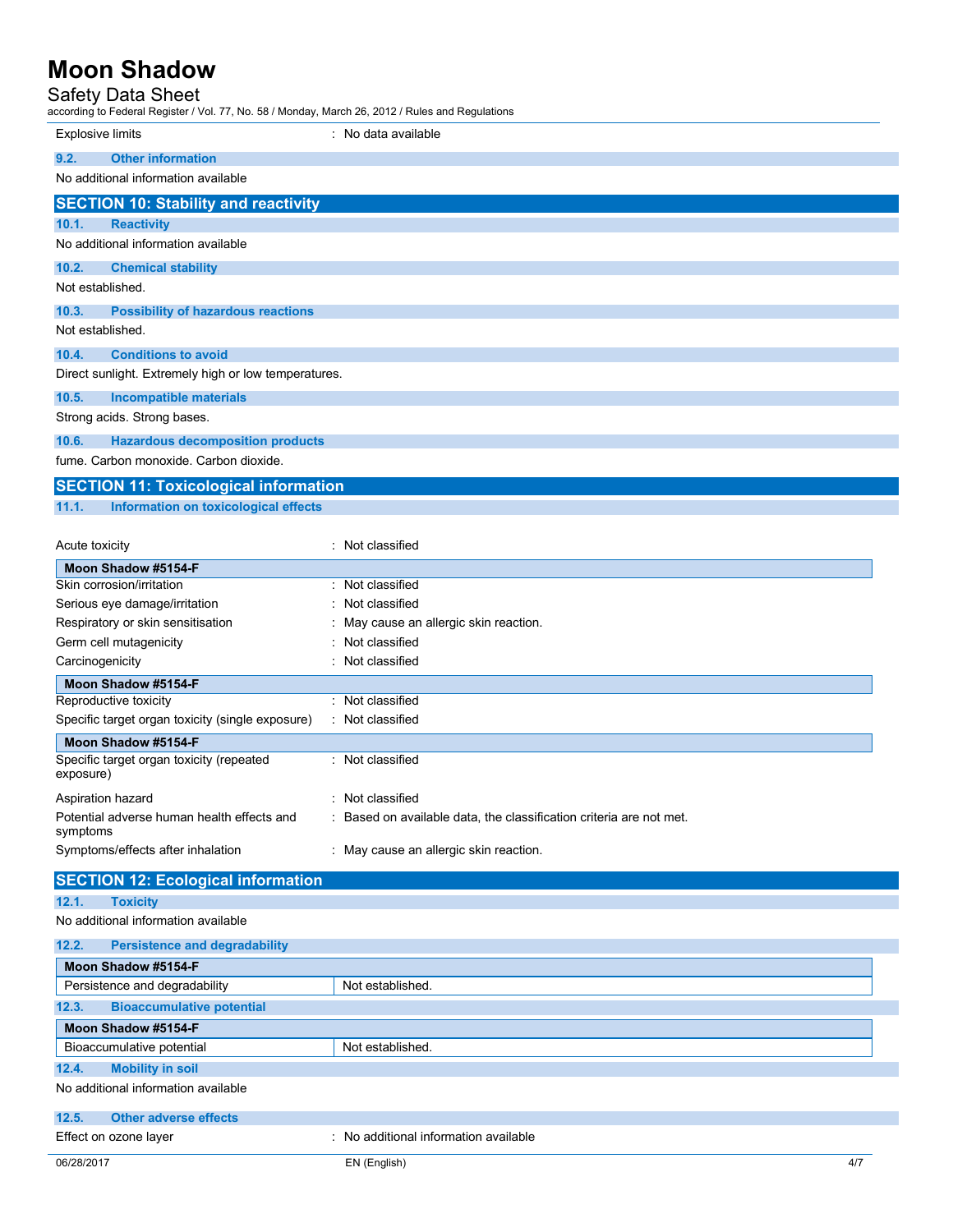## Safety Data Sheet

| Jaicly Dala Jilcci<br>according to Federal Register / Vol. 77, No. 58 / Monday, March 26, 2012 / Rules and Regulations |                                                                                                                                                                  |  |  |
|------------------------------------------------------------------------------------------------------------------------|------------------------------------------------------------------------------------------------------------------------------------------------------------------|--|--|
| Effect on the global warming                                                                                           | : No known effects from this product.                                                                                                                            |  |  |
| Other information                                                                                                      | $:$ Avoid release to the environment.                                                                                                                            |  |  |
| <b>SECTION 13: Disposal considerations</b>                                                                             |                                                                                                                                                                  |  |  |
| <b>Waste treatment methods</b><br>13.1.                                                                                |                                                                                                                                                                  |  |  |
| Product/Packaging disposal recommendations                                                                             | Dispose in a safe manner in accordance with local/national regulations. Dispose of<br>contents/container in accordance with local/national laws and requlations. |  |  |
| Ecology - waste materials                                                                                              | $:$ Avoid release to the environment.                                                                                                                            |  |  |
| <b>SECTION 14: Transport information</b>                                                                               |                                                                                                                                                                  |  |  |
| In accordance with DOT                                                                                                 |                                                                                                                                                                  |  |  |

Not regulated for transport

#### **Additional information**

Other information **contracts** : No supplementary information available.

#### **ADR**

No additional information available

#### **Transport by sea**

No additional information available

#### **Air transport**

No additional information available

#### **SECTION 15: Regulatory information**

#### **15.1. US Federal regulations**

All components of this product are listed, or excluded from listing, on the United States Environmental Protection Agency Toxic Substances Control Act (TSCA) inventory.

#### **15.2. International regulations**

#### **CANADA**

#### **Veltol plus crystals (4940-11-8)**

Listed on the Canadian DSL (Domestic Substances List)

#### **Benzyl benzoate (120-51-4)**

Listed on the Canadian DSL (Domestic Substances List)

#### **Linalool (78-70-6)**

Listed on the Canadian DSL (Domestic Substances List)

#### **Linalyl acetate (115-95-7)**

Listed on the Canadian DSL (Domestic Substances List)

#### **EU-Regulations**

**Veltol plus crystals (4940-11-8)** 

Listed on the EEC inventory EINECS (European Inventory of Existing Commercial Chemical Substances)

#### **Benzyl benzoate (120-51-4)**

Listed on the EEC inventory EINECS (European Inventory of Existing Commercial Chemical Substances)

#### **Linalool (78-70-6)**

Listed on the EEC inventory EINECS (European Inventory of Existing Commercial Chemical Substances)

#### **Linalyl acetate (115-95-7)**

Listed on the EEC inventory EINECS (European Inventory of Existing Commercial Chemical Substances)

**Classification according to Regulation (EC) No. 1272/2008 [CLP]**  Not determined

## **Classification according to Directive 67/548/EEC [DSD] or 1999/45/EC [DPD]**

#### **15.2.2. National regulations**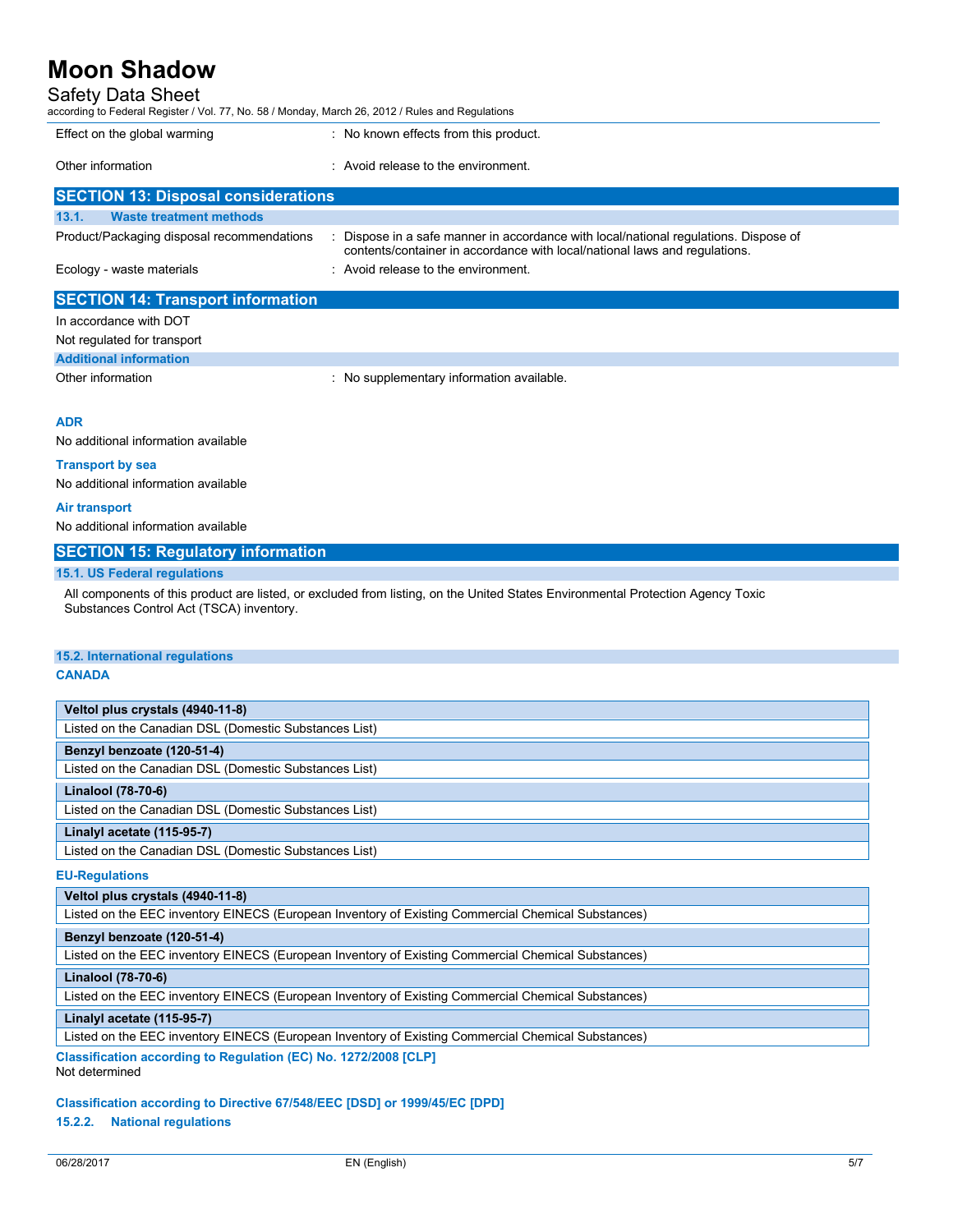## Safety Data Sheet

according to Federal Register / Vol. 77, No. 58 / Monday, March 26, 2012 / Rules and Regulations

| Veltol plus crystals (4940-11-8)                                                                                                                                                                                                                                                                                                                                                                                                                                                                                                                                                                                                                                                         |
|------------------------------------------------------------------------------------------------------------------------------------------------------------------------------------------------------------------------------------------------------------------------------------------------------------------------------------------------------------------------------------------------------------------------------------------------------------------------------------------------------------------------------------------------------------------------------------------------------------------------------------------------------------------------------------------|
| Listed on the AICS (Australian Inventory of Chemical Substances)<br>Listed on IECSC (Inventory of Existing Chemical Substances Produced or Imported in China)<br>Listed on the Japanese ENCS (Existing & New Chemical Substances) inventory<br>Listed on the Japanese ISHL (Industrial Safety and Health Law)<br>Listed on the Korean ECL (Existing Chemicals List)<br>Listed on NZIoC (New Zealand Inventory of Chemicals)<br>Listed on PICCS (Philippines Inventory of Chemicals and Chemical Substances)<br>Listed on INSQ (Mexican National Inventory of Chemical Substances)<br>Listed on the TCSI (Taiwan Chemical Substance Inventory)                                            |
| Benzyl benzoate (120-51-4)                                                                                                                                                                                                                                                                                                                                                                                                                                                                                                                                                                                                                                                               |
| Listed on the AICS (Australian Inventory of Chemical Substances)<br>Listed on IECSC (Inventory of Existing Chemical Substances Produced or Imported in China)<br>Listed on the Japanese ENCS (Existing & New Chemical Substances) inventory<br>Listed on the Japanese ISHL (Industrial Safety and Health Law)<br>Listed on the Korean ECL (Existing Chemicals List)<br>Listed on NZIoC (New Zealand Inventory of Chemicals)<br>Listed on PICCS (Philippines Inventory of Chemicals and Chemical Substances)<br>Listed on INSQ (Mexican National Inventory of Chemical Substances)<br>Listed on Turkish inventory of chemical<br>Listed on the TCSI (Taiwan Chemical Substance Inventory) |
| Linalool (78-70-6)                                                                                                                                                                                                                                                                                                                                                                                                                                                                                                                                                                                                                                                                       |
| Listed on the AICS (Australian Inventory of Chemical Substances)<br>Listed on IECSC (Inventory of Existing Chemical Substances Produced or Imported in China)<br>Listed on the Japanese ENCS (Existing & New Chemical Substances) inventory<br>Listed on the Japanese ISHL (Industrial Safety and Health Law)<br>Listed on the Korean ECL (Existing Chemicals List)<br>Listed on NZIoC (New Zealand Inventory of Chemicals)<br>Listed on PICCS (Philippines Inventory of Chemicals and Chemical Substances)<br>Listed on INSQ (Mexican National Inventory of Chemical Substances)<br>Listed on Turkish inventory of chemical<br>Listed on the TCSI (Taiwan Chemical Substance Inventory) |
| Linalyl acetate (115-95-7)                                                                                                                                                                                                                                                                                                                                                                                                                                                                                                                                                                                                                                                               |
| Listed on the AICS (Australian Inventory of Chemical Substances)<br>Listed on IECSC (Inventory of Existing Chemical Substances Produced or Imported in China)<br>Listed on the Japanese ENCS (Existing & New Chemical Substances) inventory<br>Listed on the Japanese ISHL (Industrial Safety and Health Law)<br>Listed on the Korean ECL (Existing Chemicals List)<br>Listed on NZIoC (New Zealand Inventory of Chemicals)<br>Listed on PICCS (Philippines Inventory of Chemicals and Chemical Substances)<br>Listed on INSQ (Mexican National Inventory of Chemical Substances)<br>Listed on Turkish inventory of chemical<br>Listed on the TCSI (Taiwan Chemical Substance Inventory) |
|                                                                                                                                                                                                                                                                                                                                                                                                                                                                                                                                                                                                                                                                                          |

**15.3. US State regulations** 

California Proposition 65 - This product does not contain any substances known to the state of California to cause cancer, developmental and/or reproductive harm

### **SECTION 16: Other information**

Other information in the set of the set of the set of the set of the set of the set of the set of the set of the set of the set of the set of the set of the set of the set of the set of the set of the set of the set of the

#### Full text of H-statements:

| H <sub>227</sub> | Combustible liquid                  |
|------------------|-------------------------------------|
| H302             | Harmful if swallowed                |
| H315             | Causes skin irritation              |
| H317             | May cause an allergic skin reaction |
| H319             | Causes serious eye irritation       |